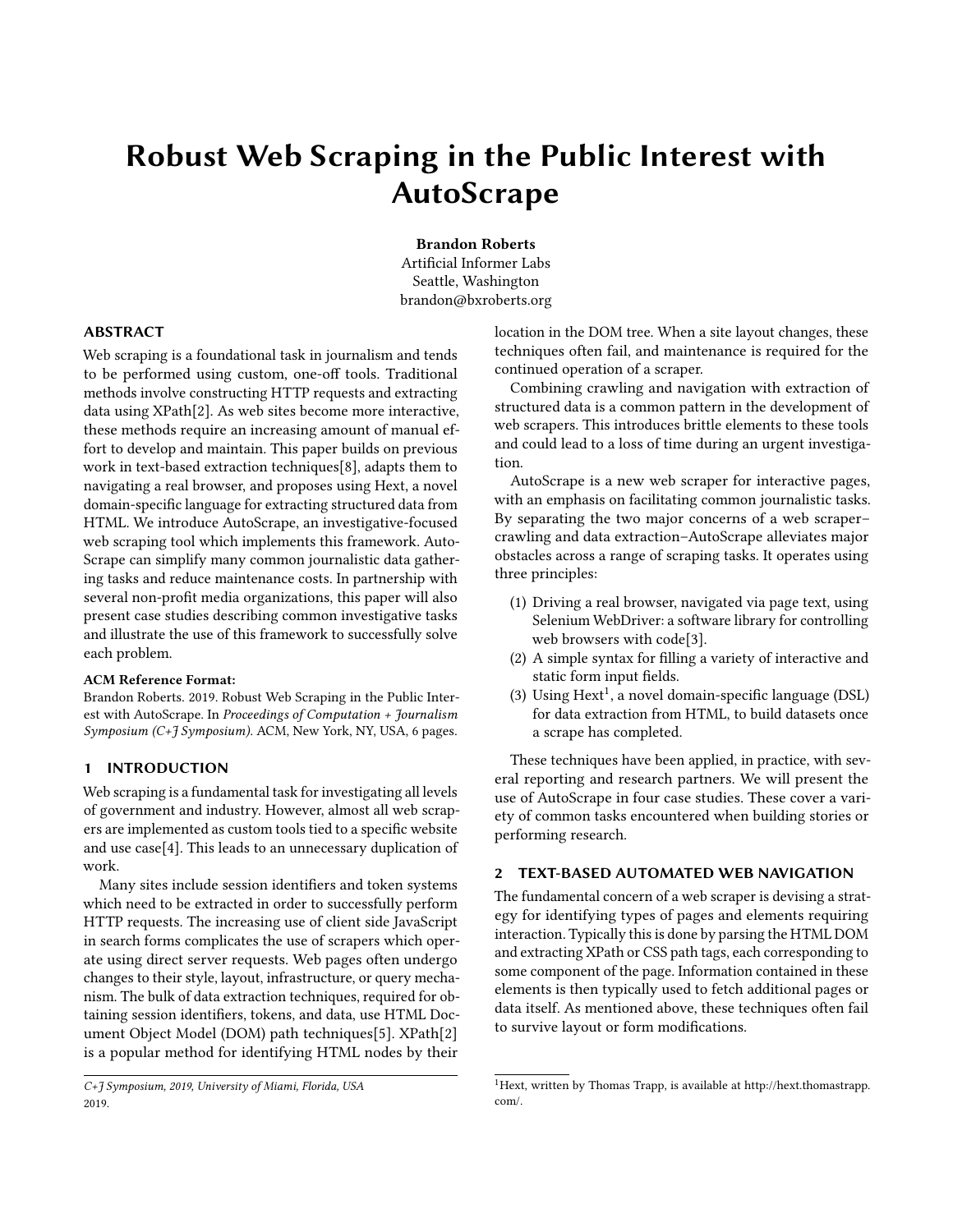C+J Symposium, 2019, University of Miami, Florida, USA Brandon Roberts Brandon Roberts

To address these challenges, AutoScrape builds on textbased data extraction techniques[\[8\]](#page-5-0) and proposes a textbased approach for identifying navigational page elements. Essentially, the paradigm of traditional scrapers is inverted. Instead of specifying tags leading to elements, AutoScrape builds a list of all tags on a page and associates them with their text. When given a user-defined ruleset for links/buttons to click and forms to seek, AutoScrape can perform a tree search of a site, interacting with elements and downloading documents/pages as the site is traversed.

The reasoning behind this is simple: while the makeup of a website may change frequently, the text of a page is typically static and/or standardized. Leveraging text, not tags, allows for the construction of robust scrapers that can survive significant site modifications. If breaking changes do occur, AutoScrape can be easily updated through its options. Examples of this will be detailed more fully in Section [5.](#page-2-0)

### 3 DATA EXTRACTION WITH HTML-TO-JSON DSL: **HEXT**

The secondary task in any web scraper is the extraction of structured data. This is typically built into the scrape process, but AutoScrape's framework deliberately separates it into a subsequent objective. Since the crawler itself simply grabs all HTML pages and documents, extraction is no longer an impedance on the scrape itself. If the extractor has become out-of-date and is no longer extracting the correct data, it can be quickly noticed; a followup scrape does not need to be performed. Separating these concerns allows time to be saved.

Hext, a combination of "HTML" and "extraction", is a DSL for extracting JSON data from arbitrary HTML documents. Its syntax closely resembles HTML and enables the organizing of data into labeled columns and performing text preprocessing operations. Figure [1](#page-2-1) illustrates its use. Trimming, prepending strings (e.g., adding a hostname to a relative URL path) and regex replacements are all trivial to implement.

Data extraction with AutoScrape using Hext templates is a simple batch processing task. If a source HTML document doesn't match the Hext template, it is simply ignored. This eliminates the need to handle non-matching pages manually and opens the possibility for massive parallelization.

The translation from a source HTML record, such as a table row, to a Hext template is straightforward enough that AutoScrape includes an automatic extractor building tool. Similar to the methods used in SiteScraper[\[8\]](#page-5-0), users can provide an HTML document and a list of column names and values for each field. AutoScrape can use this information to build a Hext extraction template. This is done by:

(1) Asking the user to identify the DOM elements that form a single row to be extracted. This can be achieved

by prompting a user to click on HTML elements or by providing a list of strings which make up the row.

- (2) Finding the least common ancestor of all these selected elements.
- (3) Extracting the outer HTML of the least common ancestor.
- (4) Stripping unnecessary attributes (such as style tags, JavaScript, etc).
- (5) Adding Hext extractor syntax to the selected elements.

Once these steps are complete, we are left with a Hext template. In the case of a significant layout change, the same process can be used with the updated HTML page to rebuild the template.

# 4 INTERACTIVE WEB SCRAPING WITH AUTOSCRAPE

The result of combining text-based interactive web navigation and data extraction as a secondary step is a robust framework, capable of many common journalistic tasks. AutoScrape has been developed with journalists in mind and provides simple ways to scrape difficult sites without needing to write custom software.

Currently, users can specify constraints on crawls via link text matching, fill input fields, use date selectors, click checkboxes and submit forms using several techniques. This is accomplished using command line configuration, as demonstrated in Figure [2.](#page-2-2) To simplify both parsing and writing scraper interaction plans, a text-based syntax was selected over the more complicated (but powerful) schemes of other scrapers[\[7\]](#page-5-3).

To accommodate the range of journalistic tasks often required in investigations, AutoScrape can operate in two modes: crawl and interactive search. Crawl mode performs a depth-first search (DFS) of a web site, downloading all documents and pages encountered. Interactive search mode allows users to specify a configuration (see Figure [2\)](#page-2-2) detailing types of inputs to interact with, what to enter into fields, how to submit a form, and how to look for next buttons on subsequent results pages. The two modes can be combined. In the case of a significant page redesign, the search form can still potentially be discovered via DFS and scraped per the predefined rules.

AutoScrape also includes numerous options in order to accommodate the range of tasks routinely needed in investigative work. We've partnered with several organizations in order to apply AutoScrape in the building of investigative stories. The use cases presented will display AutoScrape's abilities to tackle common problems, large and small, under a unified scraping framework.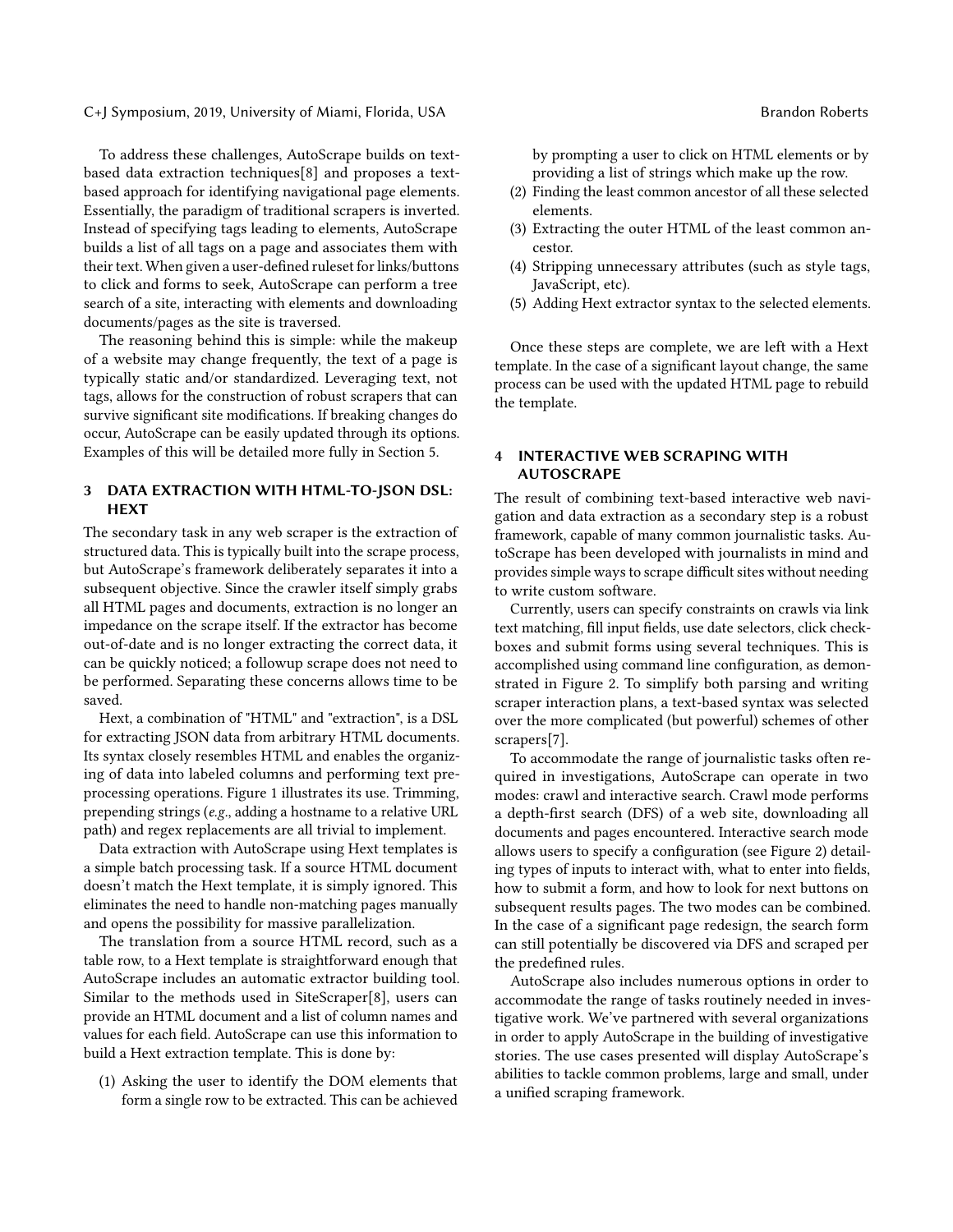Robust Web Scraping in the Public Interest with AutoScrape C+J Symposium, 2019, University of Miami, Florida, USA

```
<!DOCTYPE html>
                                                         <tr>
  <hodv><td><a @text:ID /></td>
    <table>
                                                           <td><span @text:DATE /></td>
       str\langletr>
         <td>
            <a href="/p?id=199">199</a>
         </td>
         <td><span>01/03/1994</span>
         \lt/ t d \gtstr\leq \cdot - more recs \cdot \rightarrow</table>
  </body>
\langle/html>
```
"DATE": "01/03/1994", "ID": "199" ι

Figure 1: An example extraction of structured data from a source HTML document (left), using a simple Hext template (center) and the resulting JSON (right). If the HTML source document contained more records in place of the comment, the Hext template would have extracted them as additional JSON rows.

```
scrape.py \
```

```
--input "i:0:Seattle[:enter:];d:0:05-30-1992" \
--next-match "Next Page" \
--form-match "Document Access Search" \
--form-submit-natural-click \
https://site.tld
```
Figure 2: An example command line invocation of Auto-Scrape. This will (1) run an interactive crawl of a site, starting at site.tld, (2) seek a form with the text "Document Access Search", (3) fill the first input with "Seattle" followed by the enter key (to complete a JavaScript-enabled input), (4) fill the first date field with May 30th, 1992, and (5) submit the form, simulating a real click over the submit button. Once the request has completed, AutoScrape will continue to click "Next Page" buttons until all pages have been found. All HTML pages visited during this crawl will be saved to disk.

### <span id="page-2-0"></span>5 CASE STUDIES

The types of investigative and research-oriented scraping tasks encountered while trialing AutoScrape can be summarized by: document gathering, single-query searches, and full range scrapes with paginated results (e.g., search for all letters a through z, where the results are organized into pages). Most of these scrape paradigms were found to be dependent on interacting with dynamic JavaScript components.

The organizations we partnered with while testing Auto-Scrape were PublicSource in Pittsburgh, Pennsylvania, The Austin Bulldog in Austin, Texas, History Lab at Columbia University, and an independent investigative freelance journalist, Emmanuel Freudenthal. The use cases demonstrated will describe the types of problems frequently encountered while web scraping and AutoScrape's approach to resolving them. The following section is intended to not only be a

demonstration of this framework's abilities, but also to summarize common scraping needs across journalistic activities.

### Case 1: Background Investigations of Political Candidates

The Austin Bulldog is an investigative nonprofit focused on independent reporting in the Austin, Texas metropolitan area. One of its recurring reporting initiatives is conducting background research into candidates for local office. In 2014, the City of Austin reorganized its city council, moving from a city-wide election for all seats to a district-based representation system. This resulted in the adding of new council seats and an increase in candidates. The 2018 election cycle featured 28 candidates for council and mayor. In order to facilitate background investigations, we employed AutoScrape on ten websites containing public information; this was done on a regular basis. The first scrape established a baseline for existing records and subsequent scrapes identified new events occurring during the races.

The primary challenge was the number of different web sites in need of scraping. Secondly, many of the governmentrun search portals were powered by JavaScript functionality which resisted automation. (This was the result of unorthodox use of client side programming, not a deliberate attempt to stop web scrapers.) Extraction of structured data from raw HTML was greatly aided by the fact that several of the sites operated by one of the local governments shared the same layout. This reduced the number of extractors required.

When driving automated browsers, finding a workable mechanism for submitting search forms can be problematic. One page, in particular, used a combination of legacy JavaScript and highly nested DOM callbacks to drive the search functionality. The submit button merely cleared the page when clicked artificially. Dispatching of search queries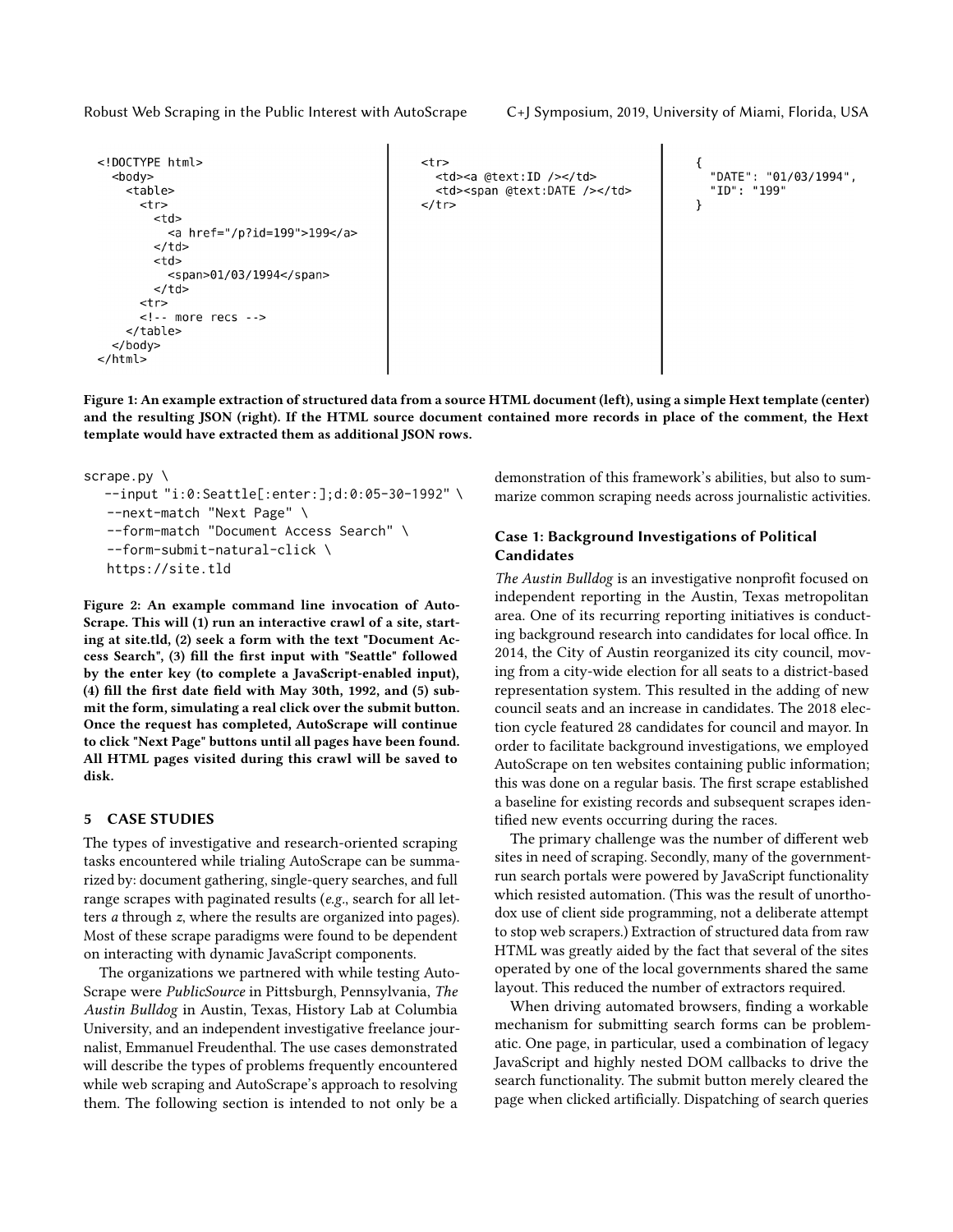C+J Symposium, 2019, University of Miami, Florida, USA Brandon Roberts Brandon Roberts

and rendering of results hung off an event triggered by clicking an ancestor element to the submit button. Unfortunately, Selenium WebDriver only provides two built-in ways to submit forms: an element click event or a form submit shim. In most cases, one of these two strategies will work to submit a form. But in this particular case, we needed to simulate a real positional click over the submit button's location on the screen. This led AutoScrape to include a natural click option, which successfully triggers the submit button and all overlayed elements.

The result of this scrape was the continual collection of information on all 28 candidates. A full scrape across all sites and candidates returned upwards of 300 records and could be completed in two hours when ran in parallel. While minor changes to page layout did occur, none of them required re-configuring AutoScrape.

#### Case 2: Local Government Procurement Monitoring

PublicSource is a nonprofit in-depth and investigative news organization based in Pittsburgh, Pennsylvania. Part of their reporting includes investigating and continually tracking government contracts. These were available on a publicly accessible search portal. Unfortunately, only part of the contract data was accessible through this portal. Additional information about the background and current status of these same contracts was held on a separate, non-interactive web site. In order to build a unified dataset about the city contracts, AutoScrape was used in both interactive search and plain crawl mode against the two sites.

Like many search forms, the Pittsburgh contracting portal accepted a single character input with a wildcard. This allowed us to use a parallelized scrape, with each scraper instance searching a character, A-Z or 0-9, plus a wildcard. Subsequent search results pages were collected by following next button links. The second contract site was able to be simply crawled by pointing AutoScrape at the initial landing page and performing DFS.

In addition to the historical contracting data, PublicSource was also interested in continually scraping the interactive contracting portal to retrieve the most recent contracts. This was facilitated by AutoScrape's ability to select dates in HTML5 date input fields.

Two Hext extraction templates were required to build the entire contracting dataset. Creating them was performed using AutoScrape's template builder.

These scrapes resulted in a master list of over 130,000 contracts since 1990, totaling over 22.5 billion dollars. The two contract sites' data gave PublicSource reporters a full picture of the contracts which Pittsburgh was engaged in. Gathering ongoing data was performed quickly, using the same techniques.

#### Case 3: Massive Scrape of West African Freight Data

In addition to the work with investigative nonprofits, Auto-Scrape was used in partnership with a freelance journalist, Emmanuel Freudenthal, who specializes in data and conflict zone journalism in Africa. The scraping task was concerned with estimating the amount of freight handled by Camrail, a West African rail company owned by a French billionaire. In addition to Camrail's operations in industry, they also run passenger lines which have seen some of the deadliest rail disasters on the continent.

Camrail maintains a public search portal which accepts two pieces of information: an origin port and a five-to-six digit numeric code. While most of these origin-code pairs result in an error page, hitting a correct record displays information related to the train's destination and freight carried.

Unfortunately, there were several complicating factors. Primarily, the search space was large. There were 31 origination ports to select from and a total of 110,000 possible numeric codes for each. This meant a total of 3.41 million searches were required to try every possible combination.

The page's slow, dynamic search functionality featured the heavy application of JavaScript alert boxes. Further, when a successful request returned, the client side code wrote the raw HTML to the page without navigating. This hindered the detection of page loading and made using back navigation impossible. However, AutoScrape was able to save the rendered page data due to Selenium's ability to copy the currently rendered DOM.

Spawning a separate instance of AutoScrape per search was the easiest solution to many of these problems. To deal with the difficult nature of the JavaScript powered dropdown field, we injected the port's name followed by a down and enter key. This successfully triggered all the required JavaScript functionality.

The scrape was carried out by using a pool of Selenium Grid workers to operate AutoScrape's browser interactions, greatly increasing individual scrape speed and parallel throughput. This overcame the journalist's original problems when he attempted to do this scrape using FMiner, a proprietary visual-based scraping tool. A single license costs upward of 250 dollars and the tool was only able to perform one search every four seconds. The entire FMiner scrape would have taken over five months. AutoScrape was able to complete it in 12 days by using two eight-core systems in parallel.

With a single extractor template and a parallelized batch processing job, roughly one million records of Camrail freight movements were extracted–139MB of CSV data.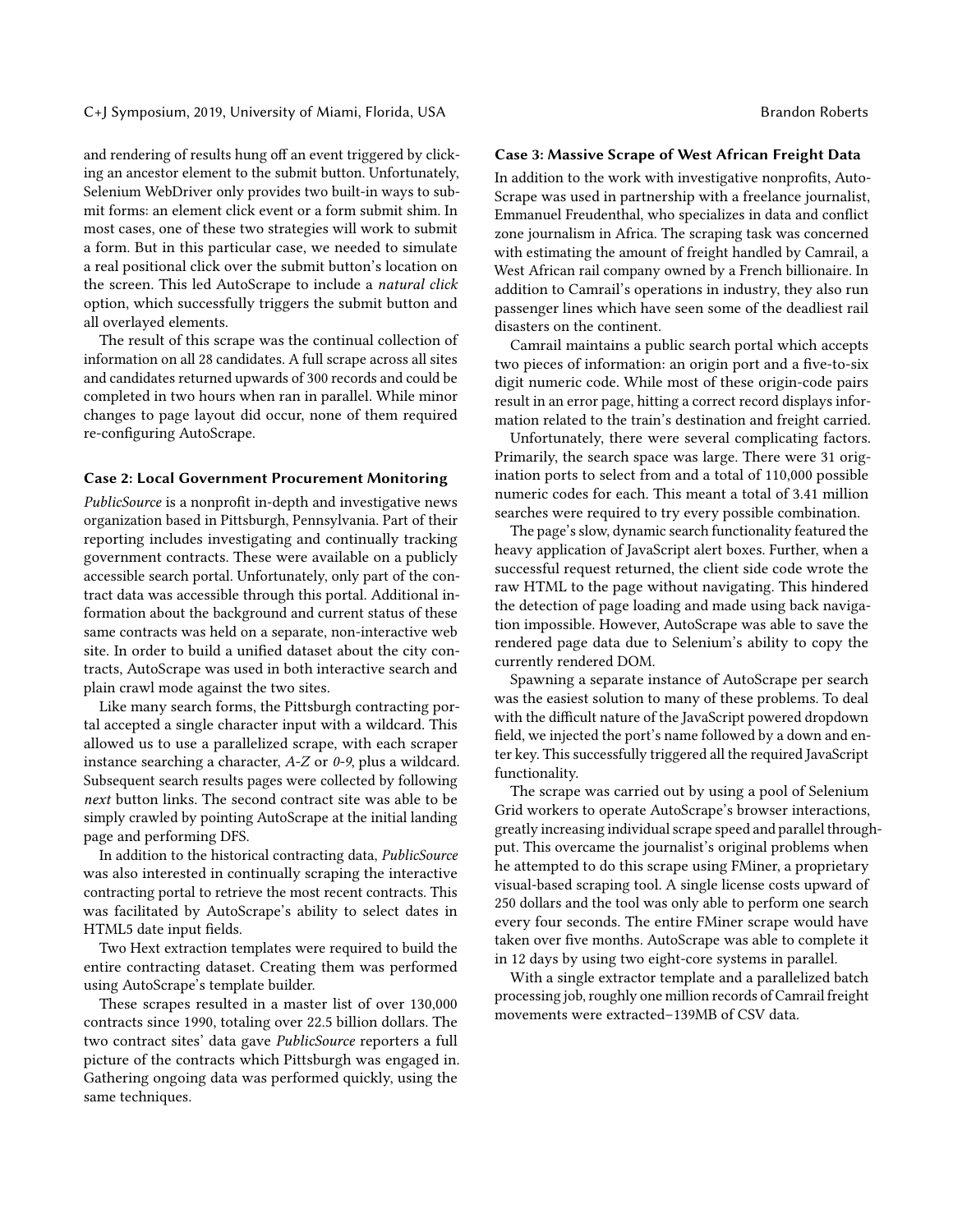#### Case 4: Gathering Declassified Historical CIA Documents and Metadata

History Lab is an interdisciplinary academic research collective based, in part, at Columbia University. Its goal is to apply the principles of data science to the gathering and analysis of historical records. In addition to archiving documents, they also put an emphasis on building rich metadata. This gives researchers and journalists information related to origination and chain of custody for each historical record.

One of History Lab's projects is based around declassified documents available at the CIA Electronic Reading Room web site. These records span a wide portion of the Cold War era and include Presidential Daily Briefs from the 1960s and 1970s, intelligence warnings, and military analyses. The government makes these collections available on a rolling basis, adding new documents and removing others. The researchers at History Lab were looking for a simple way to archive these documents regularly and to collect metadata related to them. Information such as publication and retrieval dates, origin URL, collection name, and datatype make up the metadata for each record. The result of this data is then to be used in data analysis, journalism, and historical research.

Scraping the Electronic Reading Room collections required only a crawl. But there were problems with performing an unrestricted DFS of the site. Many of the links available on the site lead to terrorism alert and CIA emergency contact forms–these needed to be avoided in order to not file an erroneous alert with the government.

AutoScrape was designed with the ability to rank, blanket include and exclude links by the text they contain. Downloading historical documents and navigating paginated records lists–while eliminating the possibility of interacting with hazardous parts of the site–was completed by whitelisting links containing PDF and next.

In total, documents and metadata from 21 declassified CIA archives were collected. PDF records were downloaded during the crawls and metadata was extracted from the paginated HTML release pages. A single Hext extractor was used to extract structured metadata. When combined, AutoScrape was able to construct a full database of historical documents and information related to their origination.

# 6 CONCLUSIONS AND FUTURE WORK

Our reporting partners found the results of AutoScrape to be useful in a variety of tasks. One reporter's project was even saved by one of the scrapes. Most importantly, we've found that the combination of text-based navigation, realbrowser automation, and structured data extraction as a secondary step to be a successful framework for building robust web scrapers. Using a single tool, we've been able

to extract 1,138,643 records from 14 different sites in four investigations.

Despite these early successes, there are several barriers to widespread adoption throughout the investigative journalism industry at-large. AutoScrape currently utilizes a command line interface. The configuration syntax for interacting with form fields has a learning curve. Many journalists lack the skills necessary to install the required dependencies.

These issues could be remedied by integrating AutoScrape into existing interactive scraping systems like the Compu-tational Journalism Workbench<sup>[2](#page-4-3)</sup>. Using a web-based environment would significantly ease the process of configuring scrape parameters and facilitate running the tool itself. Automatic construction of Hext extractors can be simplified, similarly, by integrating into a web-based interface. An implementation of client-side Hext template extraction has been included in AutoScrape. Together, these improvements could help bring generalized web scraping to a broader investigative audience and is being actively explored.

While AutoScrape is currently a manually configured tool, the resulting scrapes and DFS crawl logs could be used to train a fully-automated web scraper using reinforcement or supervised machine learning. The continual application of word embedding models[\[6\]](#page-5-4) to programming language domains[\[1\]](#page-4-4) could be further extended to HTML code. With this, automatic formulation of scrape plans may be possible, enabling wide-scale interactive automatic scrapes of unseen web sites. Currently, this is an active area of research being explored by Artificial Informer Labs.

The result of this ongoing work is made available as an open source project at [https://github.com/brandonrobertz/](https://github.com/brandonrobertz/autoscrape-py) [autoscrape-py.](https://github.com/brandonrobertz/autoscrape-py)

#### ACKNOWLEDGMENTS

The author would like to thank the reporting partners for their valuable feedback and thoughtful advice on both the output and interface of AutoScrape and Lisa van Dam-Bates for her editorial support.

#### REFERENCES

- <span id="page-4-4"></span>[1] Miltos Allamanis, Daniel Tarlow, Andrew Gordon, and Yi Wei. 2015. Bimodal modelling of source code and natural language. In International Conference on Machine Learning. 2123–2132.
- <span id="page-4-0"></span>[2] Paul Bradshaw. 2013. Scraping for Journalists: How To Grab Data From Hundreds of Sources, Put It In a Form You Can Interrogate and Still Hit Deadlines. Leanpub.
- <span id="page-4-2"></span>[3] Selenium Documentation. 2013. Selenium webdriver. Selenium HQ, Feb (2013).
- <span id="page-4-1"></span>[4] Emilio Ferrara, Pasquale De Meo, Giacomo Fiumara, and Robert Baumgartner. 2014. Web data extraction, applications and techniques: A survey. Knowledge-based systems 70 (2014), 301–323.

<span id="page-4-3"></span> $2$ Computational Journalism Workbench is currently in beta at http://workbenchdata.com/.